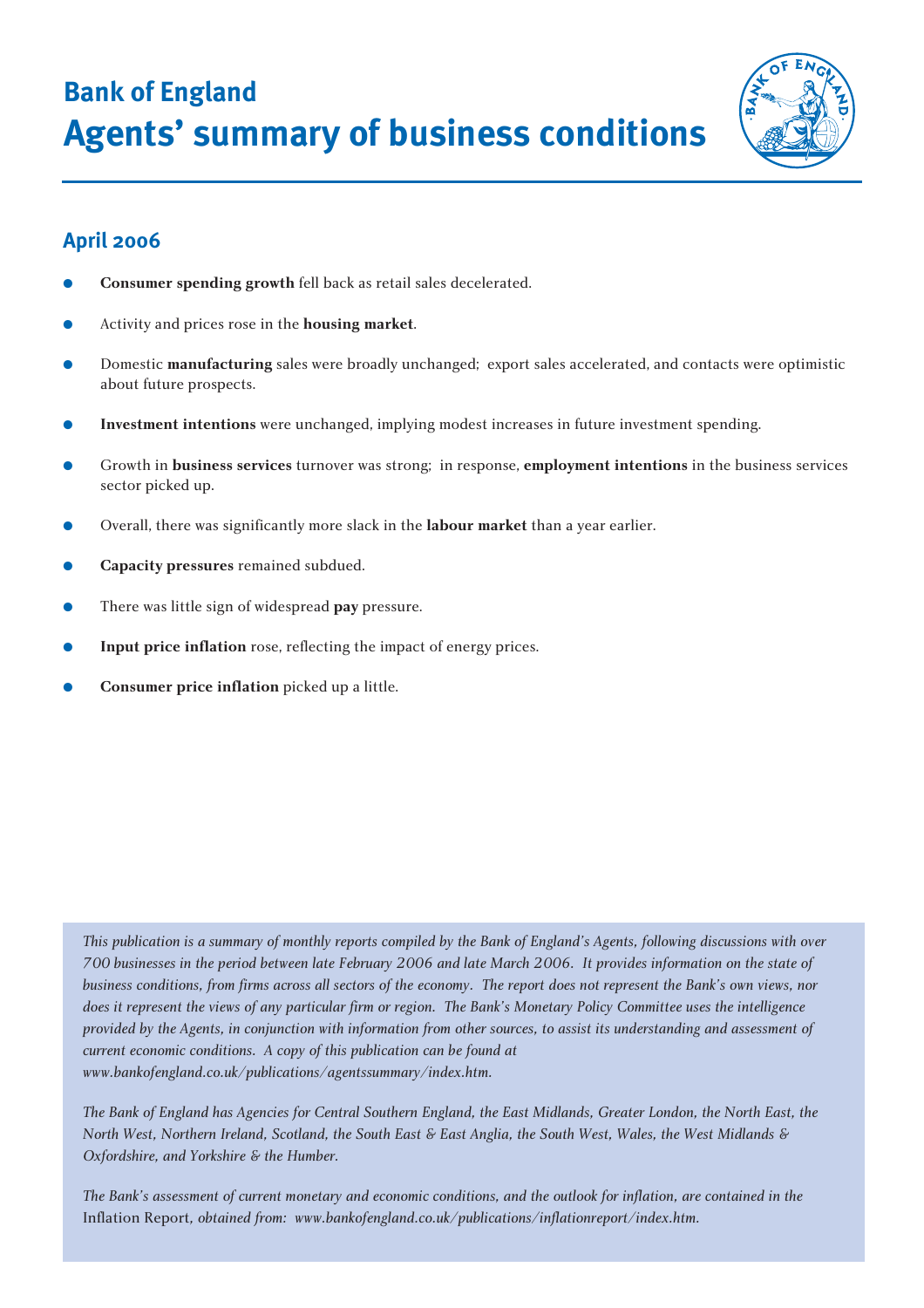## **DEMAND**

### Consumption and housing

Consumer spending growth eased in March, reflecting a slowing in the pace of retail sales growth (Chart 1).(1) Electrical goods sold well, and there were some signs that spending on carpets, furnishings and other items linked to the housing market were beginning to pick up. But spending on other products was more fragile, with clothing and footwear sales particularly weak. Some contacts noted that the cold weather could have affected sales, and the timing of Easter may also have had an impact on the pattern of spending. Generally, retailers remained cautious about the outlook for this year. As a result, a number of contacts reported that they were trying to maintain lower inventory levels than a year ago.

#### **Chart 1**

#### **Retail sales**(a)



Contacts reported that underlying car sales were weak in March: although there was the usual boost to sales from the registration plate change, spending remained weaker than a year earlier. Those consumers who were spending were very brand-specific, and there was little sign of recovery in the sector as a whole.

Consumer services held up rather better than retail sales, with growth broadly unchanged. But there were still signs of belt-tightening, with restaurants, pubs and clubs reporting flat or falling demand compared with last year. Spending on holidays and travel was stronger, with contacts reporting higher spending than a year ago.

The recent revival in housing market activity was sustained, with estate agents reporting healthy activity levels and more interest from first-time buyers. The

shortage of stock on the market intensified, as new instructions were weaker than sales. In light of this, both advertised and achieved selling prices were now rising in most parts of the United Kingdom.

Housebuilding activity remained relatively subdued, although the recent revival in the residential market had spurred on builders to start work on a larger number of new sites. The main hindrance faced by housebuilders was getting planning approval, but several contacts noted that the requirement for a large amount of 'affordable' or social housing in most new developments was also acting as a disincentive.

#### Exports and imports

Export growth picked up in March, and contacts were generally more optimistic about the outlook for sales. Demand from the Middle East and Asia was increasing rapidly, although these markets were still relatively small, and euro-area demand was also reviving. Export sales of high-tech capital and consumer goods rose at a fast rate.

During February and March, the Agents carried out a survey of their contacts regarding the prospects for exports. The survey covered around 150 companies with a total export turnover of over £20 billion. The results from the survey suggested that contacts expected export sales over the next six months to pick up compared with the previous six months. Respondents were also optimistic about the outlook for exports over the next two to three years to a range of markets including the new EU member states and Asia (Chart 2). Product innovation and world demand were the strongest factors

#### **Chart 2**

### **Prospects for export sales over the next two to three years**(a)



(a) Net balances of firms reporting that the prospects for export sales to different<br>regions were favourable. Within sectors individual responses have been weighted<br>by export turnover, and sectoral totals have been weighte

<sup>(1)</sup> For more information on the Agents' scores, see Ellis, C and Pike, T (2005), 'Introducing the Agents' scores', *Bank of England Quarterly Bulletin*, Winter, pages 424–30, available at www.bankofengland.co.uk/publications/quarterlybulletin/qb050401.pdf.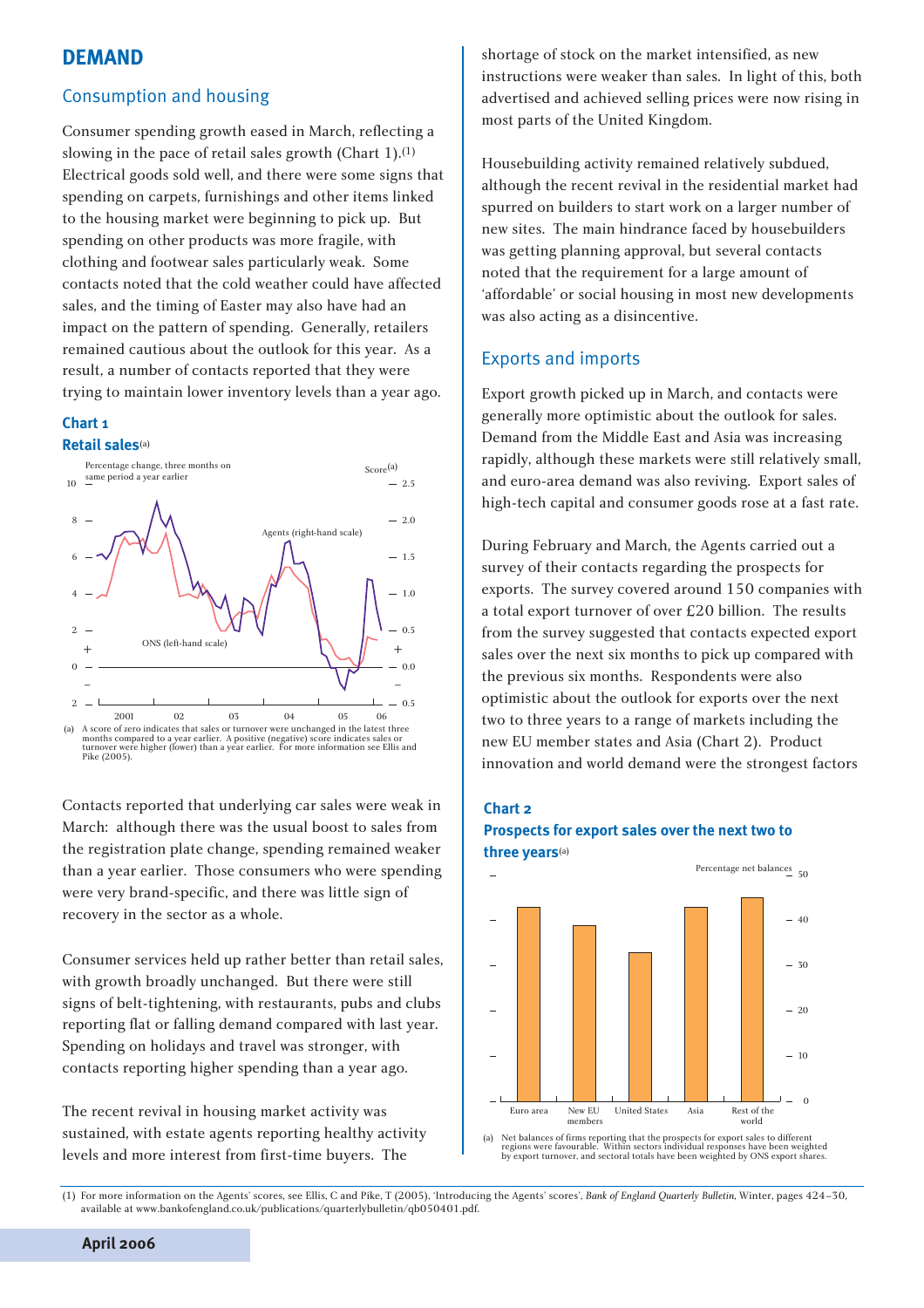boosting export sales, together with UK companies exploiting new export markets.

Import growth was steadier, with materials, intermediate and consumer goods increasingly being sourced from abroad. If anything, this process may have accelerated as firms sought to reduce costs following recent energy price rises. However, this was partly offset by retailers tending to hold lower levels of stock.

#### Investment

Overall, companies' investment plans were broadly unchanged. As in previous months, the manufacturing sector was reducing investment spending in the United Kingdom. Those companies that were experiencing strong demand were generally investing in extra capacity abroad. The service sector continued to increase investment spending at a relatively modest rate, and spending was concentrated in information, communications and technology. Generally, contacts were focusing on reducing costs rather than expanding capacity. There were also reports of companies cutting back on their investment spending in order to reduce pension fund deficits.

## **OUTPUT**

#### Primary production

Many farmers in England and Wales had still to receive their Single Farm Payments. More generally, confidence was low and the long-term prospect was for agricultural output to fall, as selling prices were generally lower than production costs. Electricity generators were maximising output from coal-fired stations due to the significant price advantage over gas, but coal production itself remained in long-term decline.

#### Manufacturing

The two-speed nature of manufacturing output continued, with domestic sales broadly unchanged compared to last year, and exports accelerating in the face of increased demand (see earlier). Demand was strongest in the aerospace, engineering and chemical sectors, and more generally for producers of high-tech goods. The recent high gas prices were affecting firms, but so far only a small number of contacts had cut output in response.

#### Construction

Construction output grew steadily, with some signs of a lift in demand. Government-sponsored projects were the main source of growth. And although demand from investors in commercial property was still stronger than occupational demand from companies, the recent pickup in commercial construction and infrastructure work gathered pace. Housebuilding activity also improved following the strengthening in the residential market.

#### Services

Business services turnover rose strongly, particularly in professional and financial services. IT services reported robust demand, with ongoing regulatory requirements boosting activity in the accounting and consultancy sectors. Growth in financial services turnover was strong, with buoyant mergers and acquisitions activity. Turnover for other business services such as conference services and logistics also grew steadily, albeit at a more subdued pace than professional services. Generally, contacts in the business services sector were optimistic about the outlook for growth in 2006. Growth in the consumer services sector was weaker than for business services, continuing the trend in recent years (Chart 3).





## **EMPLOYMENT**

While the manufacturing sector continued to lay off staff, and consumer services contacts expected broadly unchanged staffing levels over the next six months, employment intentions in the business services sector picked up in the face of strong demand from their customers. Skill shortages were most prominent in professional and financial services, where some firms were running at full capacity. Elsewhere skill shortages were less pronounced, and more generally the labour market was significantly slacker than a year earlier. Where contacts were recruiting, they were often doing so from overseas, notably Eastern Europe. This had helped to ease skill shortages, for example in the construction sector, in recent months.